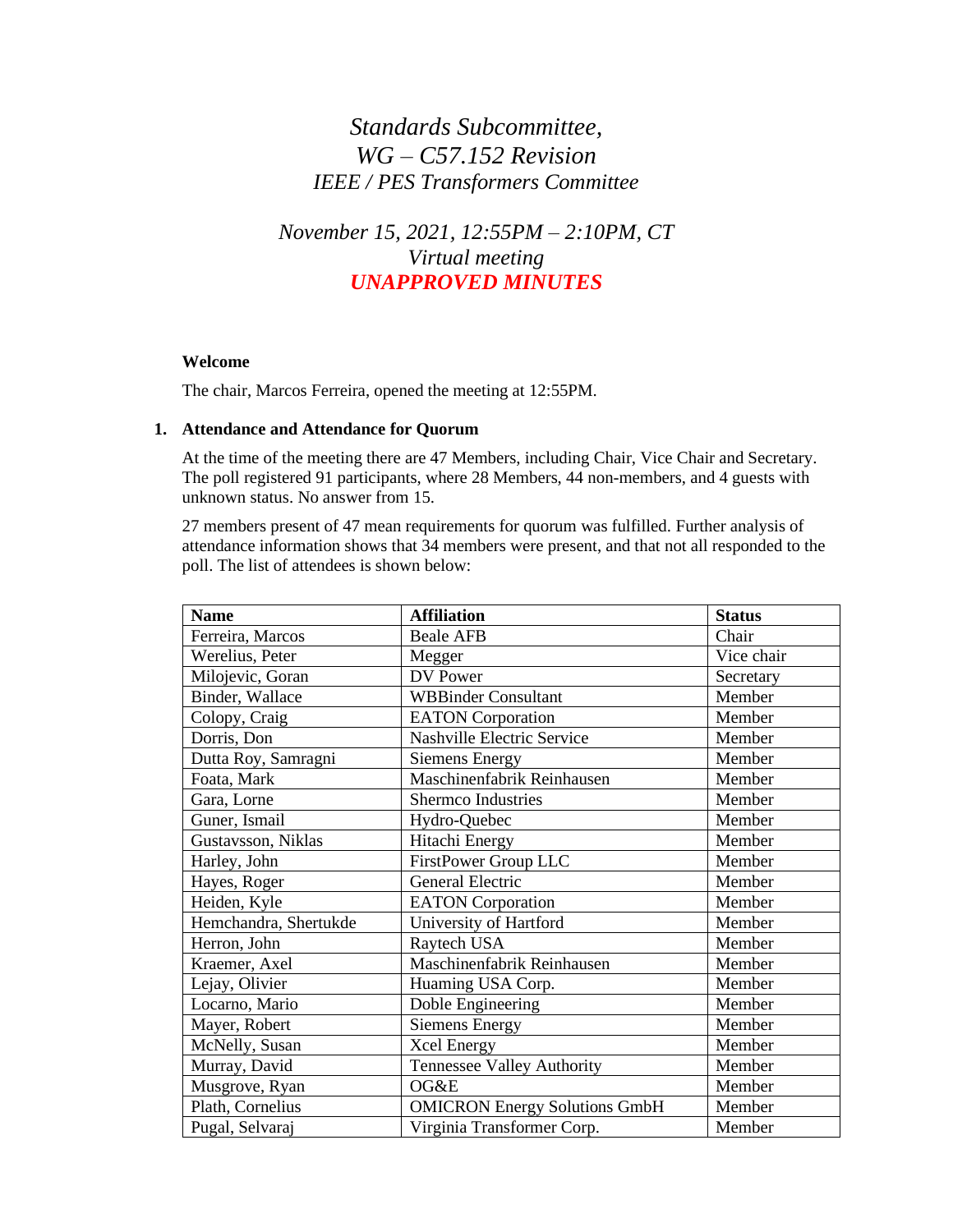| Reed, Scott              | <b>MVA</b>                                 | Member |
|--------------------------|--------------------------------------------|--------|
| Robalino, Diego          | Megger USA                                 | Member |
| Saad, Mickel             | Hitachi Energy                             | Member |
| Sweetser, Charles        | <b>OMICRON</b> electronics Corp USA        | Member |
| Tanaka, Troy             | Burns & McDonnell                          | Member |
| teNyenhuis, Ed           | Hitachi Energy                             | Member |
| Verdolin, Rogerio        | Verdolin Solutions Inc.                    | Member |
| Walia, Sukhdev           | New Energy Power LLC                       | Member |
| Welton, Drew             | Intellirent                                | Member |
| Aldenlid, Jennie         | Hitachi Energy                             | Guest  |
| Benzler, Olle            | Megger                                     | Guest  |
| Boettger, William        | <b>Boettger Transformer Consulting LLC</b> | Guest  |
| Bolar, Sanket            | Megger                                     | Guest  |
| Boman, Paul              | Hartford Steam Boiler                      | Guest  |
| Bradshaw, Jeremiah       | <b>US Bureau of Reclamation</b>            | Guest  |
| Burde, Jagdish           | Virginia Transformer Corp.                 | Guest  |
| Christodoulou, Larry     | <b>Electric Power Systems</b>              | Guest  |
| Clark, Cloin             | AltaLink                                   | Guest  |
| Davis, Eric              | <b>Burns &amp; McDonnell</b>               | Guest  |
| Elliot, Will             | Prolec - GE                                | Guest  |
| Ellis, Wayne             | Memphis Light, Gas and Water               | Guest  |
| Ermakov, Evgenii         | Hitachi Energy                             | Guest  |
| Forsyth, Bruce           | <b>Bruce Forsyth and Associates PLLC</b>   | Guest  |
| Frotscher, Rainer        | Maschinenfabrik Reinhausen                 | Guest  |
| Garcia, Eduardo          | <b>Siemens Energy</b>                      | Guest  |
| Gardner, James           | <b>SPX</b> Transformer Solutions           | Guest  |
| Graham, James            | Weidmann Electrical Technology             | Guest  |
| Harper, Robert           | Soltex                                     | Guest  |
| Hernandez, Ronald        | Doble Engineering                          | Guest  |
| Hoffman, Gary            | <b>Advanced Power Technologies</b>         | Guest  |
| Hoffman, Saramma         | <b>PPL Electric Utilities</b>              | Guest  |
| Hogg, Ryan               | <b>US Bureau of Reclamation</b>            | Guest  |
| Johnson, Toby            | Hunt Electric                              | Guest  |
| Kadar, Laszlo            | Hatch                                      | Guest  |
| Kennedy, Gael R.         | GR Kennedy & Associates LLC                | Guest  |
| Lamontaigne, Don         | Arizona Public Service                     | Guest  |
| Mangubat, Darrel         | Siemens Energy                             | Guest  |
| McBride, Jim             | <b>JMX High Voltage</b>                    | Guest  |
| Millard, Zack            | <b>Great River Energy</b>                  | Guest  |
| Miller, Phillip          | Memphis Light, Gas and Water               | Guest  |
| Moleski, Hali            | SDMyers, LLC                               | Guest  |
| Mudryk, Anatoliy         | Camlin                                     | Guest  |
| Nield, Kris              | Megger                                     | Guest  |
| Niroula, Ashmita         | Ergon                                      | Guest  |
| Panesar, Parminder       | Virginia Transformer Corp.                 | Guest  |
| Patel, Rakesh            | Hitachi Energy                             | Guest  |
| Pattabi, Pranav Ketharam | <b>Metsco Energy Solutions</b>             | Guest  |
| Peterson, Tim            | Nomos Systems                              | Guest  |
| Pinard, Matthew          | Weidmann Electrical Technology Inc.        | Guest  |
| Poelma, John             | NRG                                        | Guest  |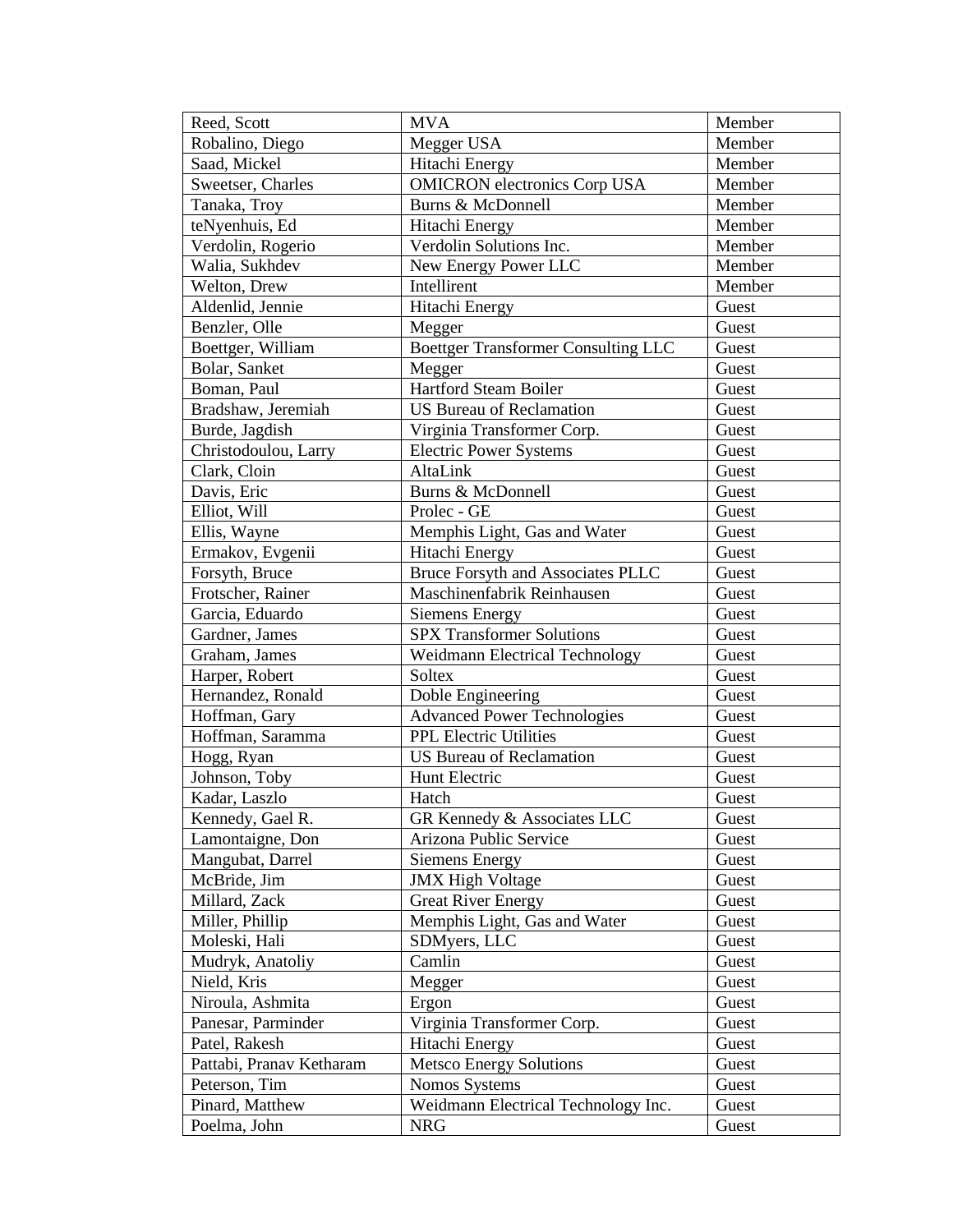| Polson, Adam        | Arizona Public Service               | Guest |
|---------------------|--------------------------------------|-------|
| Portillo, Alvaro    |                                      | Guest |
| Pruente, John       | <b>SPX Transformer Solutions</b>     | Guest |
| Rackley, Donnie     | <b>RESA Power</b>                    | Guest |
| Reagan, John        | University of Arizona, Tucson        | Guest |
| Reimer, Jonathan    | Fortis BC                            | Guest |
| Rock, Patrick       | <b>American Transmission Company</b> | Guest |
| Roizman, Oleg       | IntellPower                          | Guest |
| Schrom, Wes         | Carolina Dielectric Co               | Guest |
| Sharma, Devki       | Entergy                              | Guest |
| Sinclair, Jonathan  | <b>PPL Electric Utilities</b>        | Guest |
| Strongosky, Neil    | Memphis Light, Gas and Water         | Guest |
| Tolcachir, Eduardo  | <b>Tubos Trans Electric</b>          | Guest |
| Van der Walt, Alwyn | Electrical Consultants, Inc.         | Guest |
| Vermette, Yves      | Hubbell                              | Guest |
| Wagner, Dieter      | Hydro One                            | Guest |
| Washburn, Alan      | <b>Burns &amp; McDonnell</b>         | Guest |
| Weatherbee, Eric    | Hubbell                              | Guest |
| Whitehead, Bill     | <b>H2scan Corporation</b>            | Guest |
| Zaman, Malia        | <b>IEEE SA</b>                       | Guest |
| Zemanovic, Kyle     | <b>EATON</b> Corporation             | Guest |
| Zhang, Shibao       | <b>PCORE Electric</b>                | Guest |
| Zhao, Peter         | Hydro One                            | Guest |
| Ziebert, Kris       | <b>Allgeier Martin</b>               | Guest |

#### **2. Approval of Agenda**

After a motion by Drew Welton, and seconded by Wallace Binder, the group unanimously approved the agenda.

### **3. Approval of Minutes of Meeting from Spring 2021**

After a motion by Shertukde Hemchandra, and seconded by Dave Murray, the group unanimously approved Meeting from Spring 2021.

#### **4. Call for Patents**

The chair presented slide 1-4, dated January 2, 2018 informing the IEEE patent policy and participants duty to inform. There were no issues related to patent assurance brought up by attendees in the meeting.

#### **5. IEEE Copyright Policy**

The chair presented IEEE-SA Copyright Policy slides 1-2 informing the audience of the policy.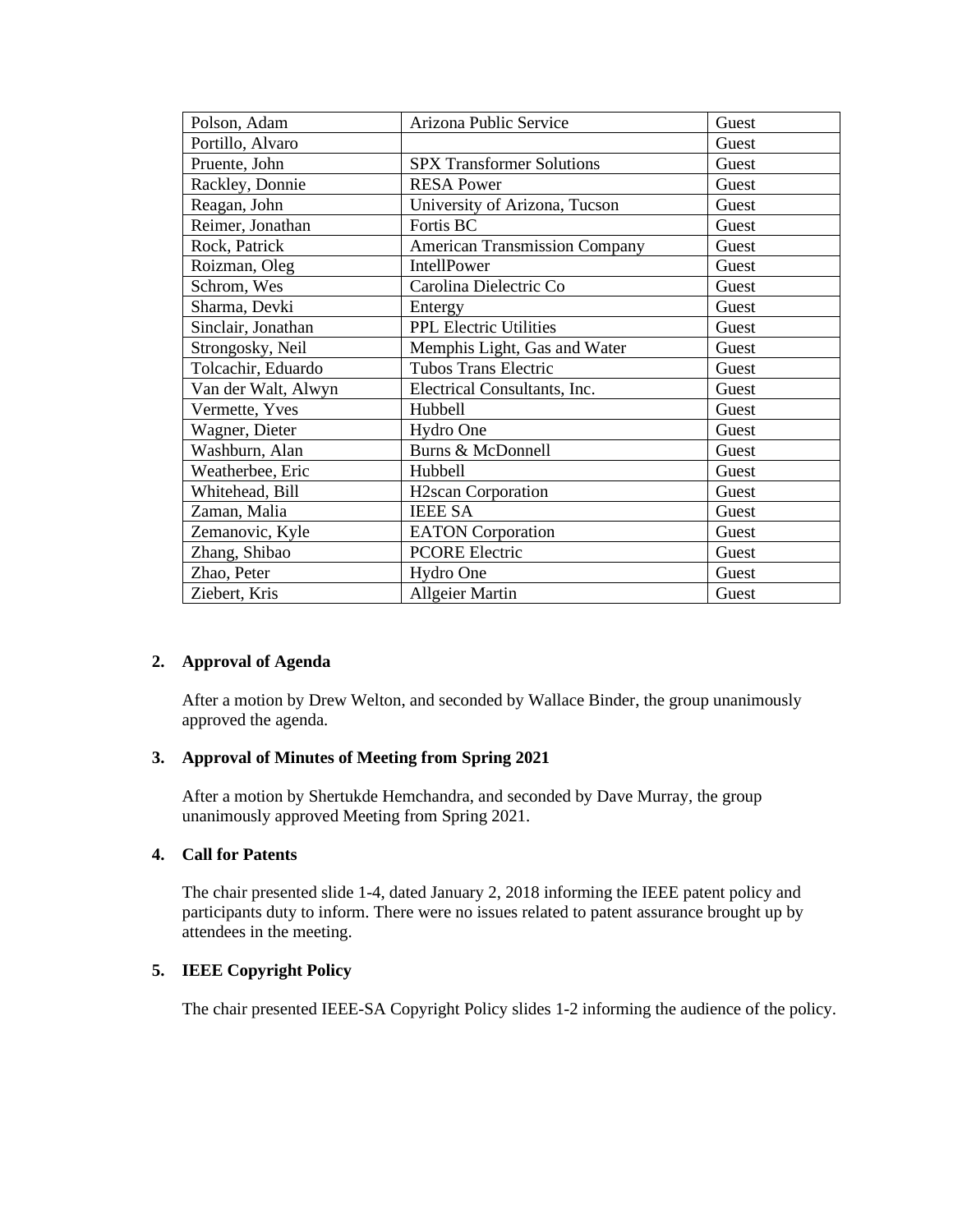#### **6. Chair's Remarks**

"Welcome to the STD. WG C57.152 to work on revision. This is the third virtual meeting and we are going to try to provide the latest on working progress of each task force**."**

"We hope this meeting we can have some discussed among the attendees (members and guests) so we can keep progressing to complete the task of the new revision for the document."

#### **7. Task Forces Working Progress Report**

#### **TF-1: Section 7.2 – Main Tank Volunteers**

Charles Sweetser (team leader)

The work of the Task Force 1 on the revisions of the Section 7.2 has been completed prior to the Spring 2021 meeting, and the comments have been submitted to the members of WG to vote on whether they will be included. A total of 30 comments out of 130 were selected. Due to insufficient number of votes (only 15 out of 47 members voted to accept), the vote was inconclusive.

The poll will be re-submitted by the WG officers to the members for another vote, together with the comments. Members who already voted in the previous poll do not need to do so again.

#### **TF2: Section 7.3 – Bushings Volunteers**

Mario Locarno (team leader)

Mario briefly described the work on the section. The previously proposed material on DFR test was included in this section instead of a separate annex. The section is close to completion, and after remaining minor edits, Mario will submit his work to the WG officers, who will send it to the rest of the WG members for review and vote.

#### **TF3: Section 7.4 – Tap Changers Volunteers**

Marcos Ferreira (team leader)

the end of December.

Marcos briefly described the work on the section. Previously proposed additions about the LTC reactors and series transformer devices will not be included in the current revision due to lack of volunteers and limited time remaining. This section is also close to completion, and after remaining minor edits, Marcos will send it to the rest of the WG members for review and vote.

#### **TF4: New Annexes: Dynamic Resistance and Vibroacoustic Measurements** Goran Milojevic

Goran briefly described the work on the two Annexes. Some minor work and revision remain, and the proposed text of the annexes will be sent to the WG members for review and vote by

## **8. Old Business Related to the Work that Has Been Done So Far**

Due to need to finalize the work of the WG and the limited time remaining, the chair Marcos Ferreira proposed that new annexes that were proposed at the previous meeting will not be added within the current revision, and that the efforts should be made to finalize the work already started during next year.